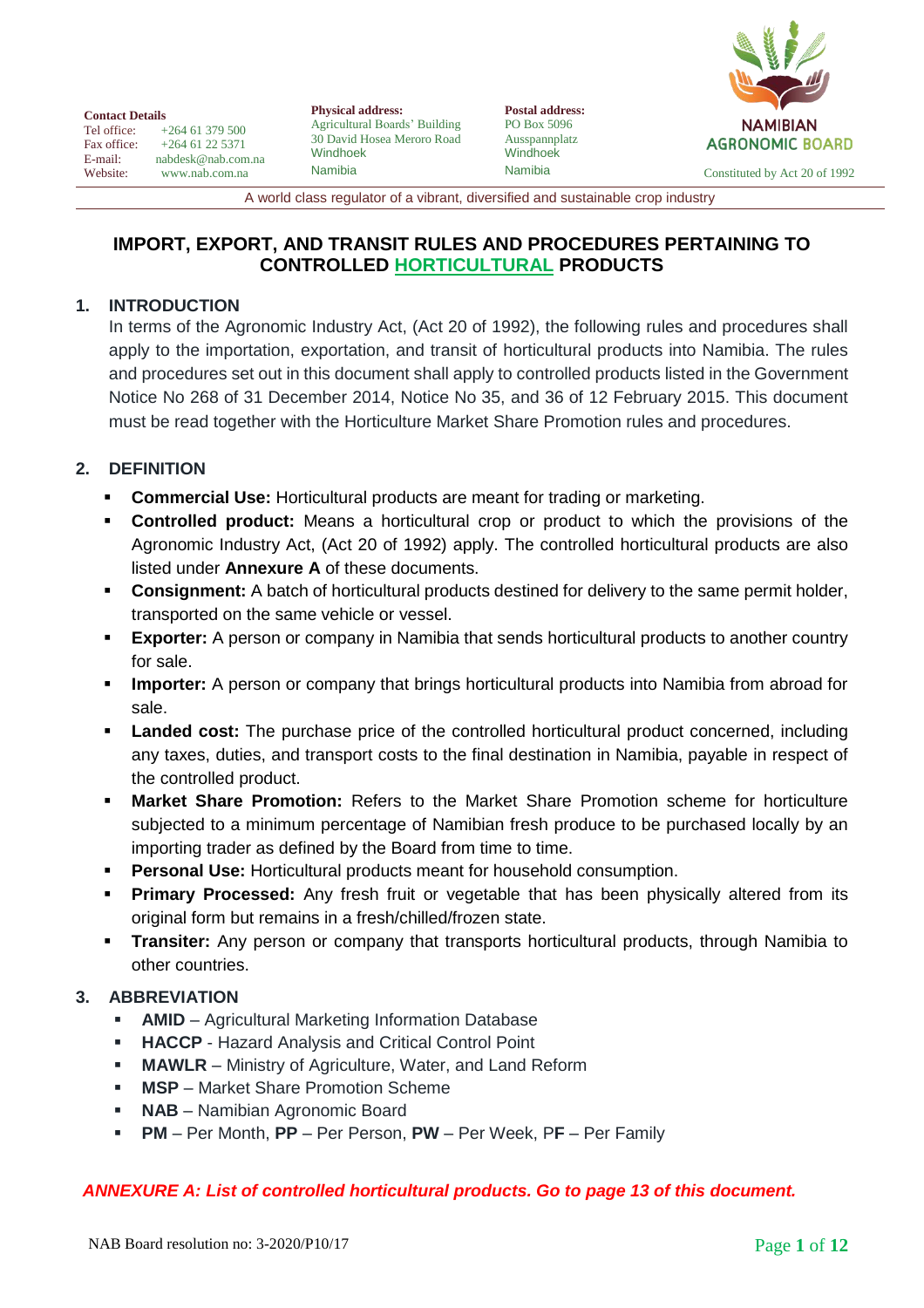

### **4. REGISTRATION REQUIREMENTS**

#### **4.1 Importers of controlled horticultural products**

Any person importing controlled horticultural products (raw and fresh-cut) into Namibia for commercial use and specifically for human consumption shall be required to complete the application form for registration of traders of horticultural controlled products and attach the following documents:

- a) Certified copy of company registration or founding statement.
- b) Certified copy of ID of the applicant (company owners).
- c) Certified copy of the Certificate of good standing with the Social Security Commission and the Namibian Receiver of revenue.
- d) Certified copy of a Health or Fitness certificate issued by Municipality or Ministry of Health and Social Services for the facility where fresh fruits and vegetables will be handled. Only applicable in cases where the trade of fresh fruits and vegetables is to be done from a facility.
- e) The facility will be inspected by NAB for compliance with basic Hazard Analysis Critical Control Point (HACCP) principles, based on the NAB checklist. Only applicable in cases where the trade of fresh fruits and vegetables is to be done from a facility.
- f) The six (6) months planting agreement was signed by both parties i.e. the producer or supplier of 100% Namibian fresh produce.
- g) All first-time importers of horticultural controlled products shall be required to pay twice the applicable levies for both the import and selling levies in advance, based on the monetary value declared to be imported for the first time.
- h) Once the monetary value of the first permits has been exhausted, levies shall be paid monthly once the monthly returns are submitted to NAB.
- i) In line with the MSP rules and procedure, all new traders shall be issued with a trade annual license for the sale of horticultural products and shall be valid for twelve (12) months, subject to renewal at least a month before the commencement of the new license period. All conditions for renewal as determined by the NAB must be fully complied with before the new license is issued.

#### **4.2 Exporter and Transiters of controlled horticultural products**

All Exporters and Transiters of controlled horticultural products shall be registered upon permit application.

#### **5. PERMIT APPLICATION**

- 5.1 An application for an import, export, and transit permit for controlled horticultural products, as the case may be under these rules, shall be made to the authorized NAB official via the online permit application system or manually.
- 5.2 Such application shall contain such information and shall be accompanied by such documents as may be specified by the NAB.

### **6. ISSUANCE OF PERMITS**

- 6.1 Where the authorized NAB official is satisfied that an applicant for a permit is fit and the applicant has complied with all the conditions specified for the issuance of a permit for horticultural products.
- 6.2 Horticultural import permits are issued for fresh fruits and vegetables (raw whole, cut, and frozen), excluding ready-to-eat meals, canned or bottled processed products, and dried products. Dried products exclude dates fruits that require a permit.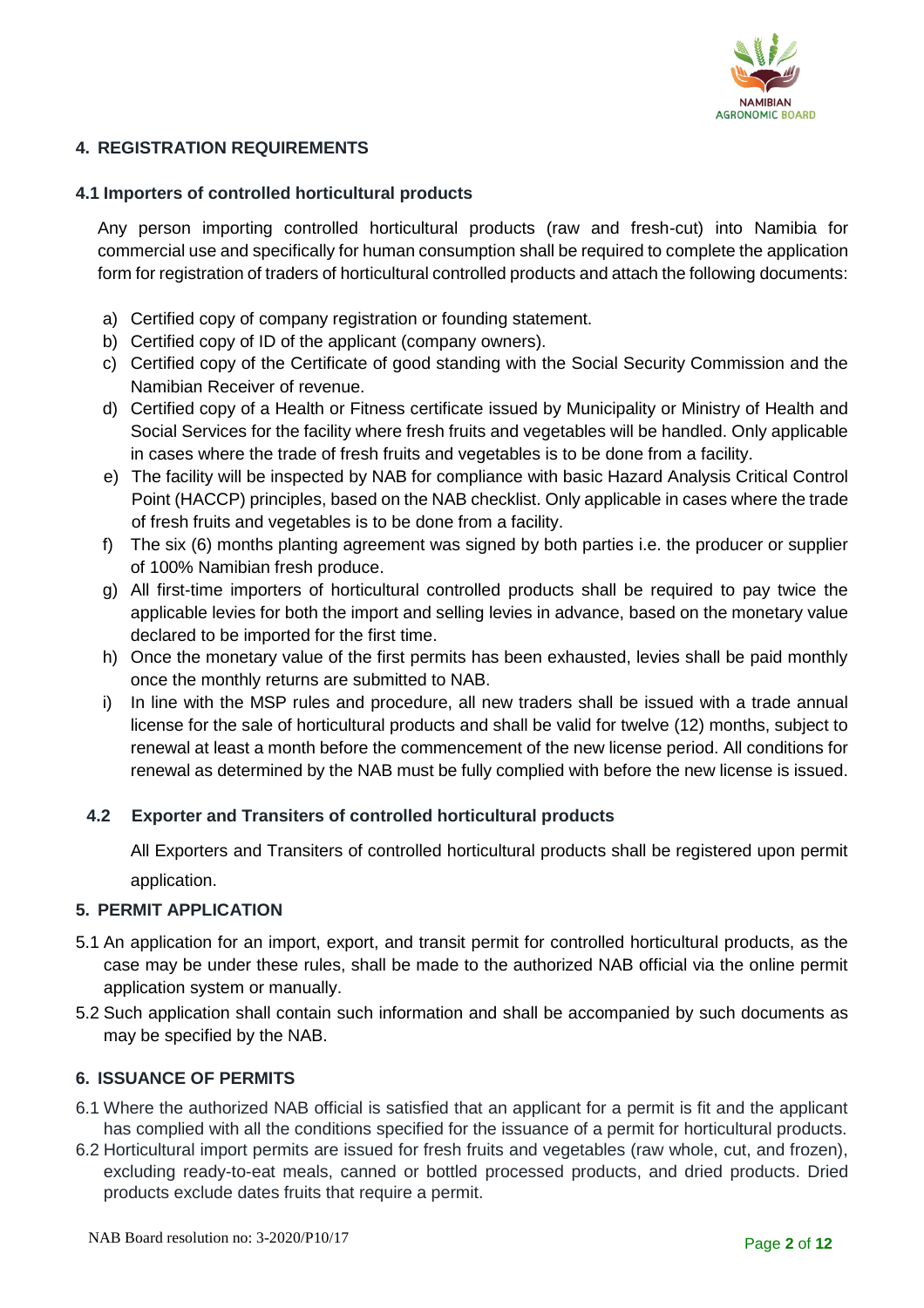

6.3 Import permits shall only be issued for special controlled horticultural (fresh raw or cut) products during the open border periods.

## **7. IMPORTATION OF CONTROLLED HORTICULTURAL PRODUCTS**

- 7.1 All horticulture (fresh fruits and vegetables) import permits shall be strictly issued to registered commercial importers and in line with the Namibian Horticulture Market Share Promotion Scheme (MSP), whereby importers are required to source a minimum % of their total turnover from the local producer before an import permit is issued.
- 7.2 Mixed Fruits and vegetable imports shall be issued for general import of horticultural products that do not form part of the special controlled products and the Special import permits are issued separately from other horticultural products.
- 7.3 The special import permit shall be issued for the special controlled products during the open border period and no permit shall be issued during the close border period.
- 7.4 Once the permissible import value is calculated, an importer will be issued with a quarter import permit stating the value qualified to be imported.
- 7.5 The mixed fruits and vegetable import permit shall be valid for a maximum fixed period of 90 days or 3 months, and shall be issued per consignment issued, while the Special import permit shall be valid for a fixed maximum period of 30 days or one (1) month and it issued per consignment.
- 7.6 All imported consignments carrying horticultural products shall be physically inspected at the border of entry to ensure compliance to import requirements, and alternatively, inspections could also be done at the first point of offloading.
- 7.7 All consignments to be inspected inland shall be sealed by NAB Inspectors at the border of entry and unsealed again by NAB Inspectors at the first offloading point.
- 7.8 Importation of controlled horticultural products shall be accompanied by the following documents, for each consignment:
	- NAB import permit
	- NAB Import permit receipt issued at point of entry
	- Supplier invoice
	- **•** Grade Certificate (where applicable)
- 7.9 Vessels carrying imported horticultural products shall be considered as a consignment, despite the number of containers and there shall be no other import permit required to transport the product from the Namibian port to the final destination within the boundaries of the Republic of Namibia.
- 7.10 Once the NAB Inspector is satisfied with the compliance of the consignment being imported to the import requirements, an import permit receipt shall be issued to the importer.
- 7.11 Supplier invoices shall contain the name and address of the supplier and consignment, invoice date, invoice number, name of the specific products, quantities (kg) or container size and monetary values of the consignment to be imported or any other relevant information as required on the permit.
- 7.12 Copies of all import documents shall be made at the entry border by the NAB Inspectors for record purposes and the levies.
- 7.13 The NAB import requirements for horticultural products are not final and therefore, importers must ensure to comply with the import requirements of other cross-border regulatory agencies.
- 7.14 Monthly before the 10<sup>th</sup> of each month, importers/traders are required to submit their monthly returns for fresh produce sourced from local producers and imported, captured into the MSP excel sheet to calculate MSP%.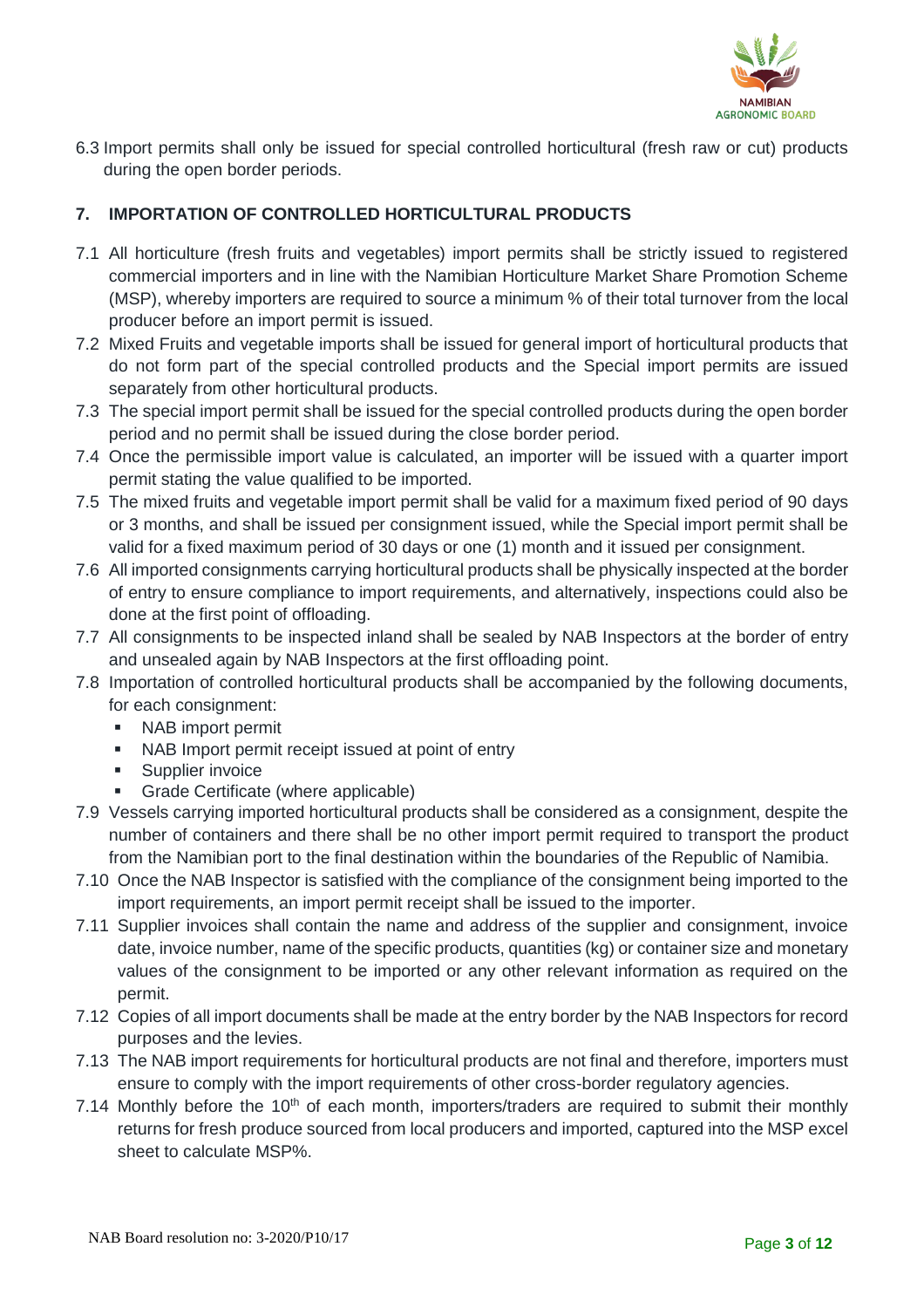

# **8. SMALL SCALE IMPORTATION OF CONTROLLED HORTICULTURAL PRODUCTS FOR COMMERCIAL USE**

- 8.1 Any person importing not more than N\$7 000.00 worth of horticultural products per month for commercial purposes shall be classified as a small-scale importer.
- 8.2 Any person importing more than N\$7 000 worth of horticultural products shall be required to be registered at the border upon issuance of the permit.
- 8.3 Small scale importers shall be required to obtain an import permit for each consignment and such importers shall not be required to comply with MSP requirements.
- 8.4 No importation of horticulture special controlled products shall be allowed during the closed border periods.

# **9. IMPORTATION OF CONTROLLED HORTICULTURAL PRODUCTS FOR PERSONAL USE**

9.1 The following horticultural products may be imported for household consumption/personal use without an import permit, provided they do not exceed the maximum allowable quantities and are declared on the border.

### **Key: PP-per person, PM-per month, PW-per week**

| <b>Product Type</b>                                                                           | <b>Max Quantity</b>                                            |  |  |
|-----------------------------------------------------------------------------------------------|----------------------------------------------------------------|--|--|
| Root and tuber vegetables<br>(e.g.<br>carrots,<br>potatoes, sweet potatoes, etc.)             | 1 bag pp pm or equivalent not exceeding 10kg                   |  |  |
| Stem vegetables (e.g. asparagus)                                                              | 1 bag pp pw or equivalent not exceeding 2kg                    |  |  |
| vegetables<br>cabbage,<br>Leafy<br>lettuce,<br>(e.g.<br>spinach, rape, etc.)                  | 2 heads pp pw or<br>leaf vegetables not<br>exceeding 1kg pp pw |  |  |
| Bulb vegetables (e.g. onions, garlic)                                                         | 1 bag pp pm or equivalent not exceeding 10kg                   |  |  |
| Fruit vegetables (e.g. tomatoes, sweet peppers,<br>$etc.$ )                                   | 1 bag pp pw or equivalent not exceeding 2kg                    |  |  |
| Tropical/subtropical<br>fruits<br>(e.g.<br>oranges,<br>bananas, apples, pears, avocado, etc.) | 1 bag pp pm or equivalent not exceeding 10kg                   |  |  |
| Pulses (e.g. green beans)                                                                     | 1 bag pp pw or equivalent not exceeding 1kg                    |  |  |

Horticultural products imported for household use shall not be allowed to be imported as a group or through other persons. Importation of horticultural products for household consumption per family shall not exceed 20kg per month, and no import permit is required; however, such consignments shall be recorded by NAB Border Inspectors for monitoring purposes.

### **10. IMPORTATION OF CONTROLLED HORTICULTURAL PRODUCTS FOR DONATION**

- 10.1 In times of a declared state of emergency, e.g. disease/pandemic outbreaks, drought, flood, etc.; the NAB may decide that permits be issued to the Government or other organisations for the importation of donated controlled agronomic and horticultural products for humanitarian purposes, after due consideration of the impact of such on the local market.
- 10.2 Importers of the donated controlled horticultural products shall be required to submit a written request by way of completing the prescribed form and attach the applicable documents for the NAB's consideration.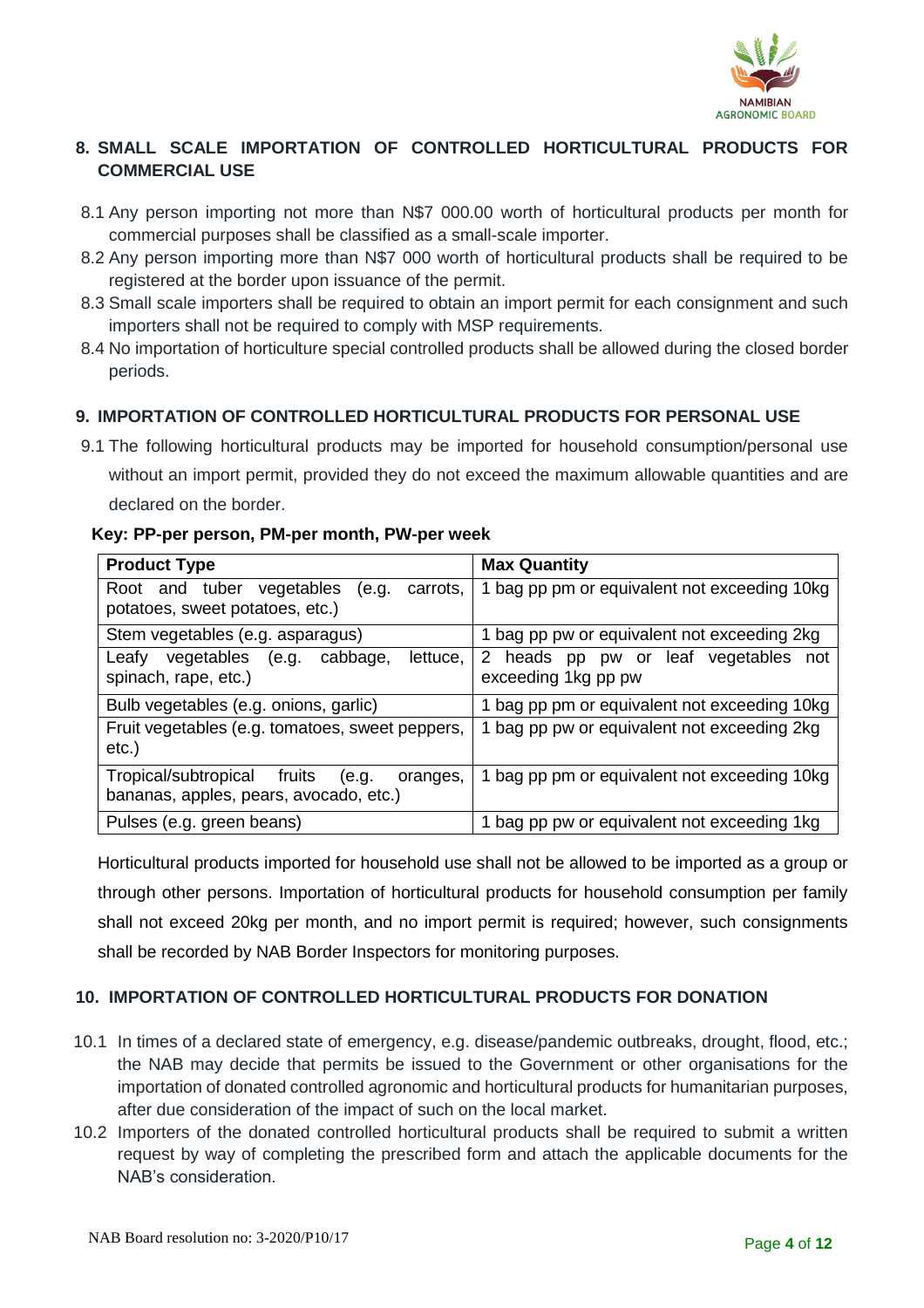

- 10.3 Once such a request has been approved by NAB, the importer shall be required to apply for an import permit for statistical and control purposes. The normal import permit procedures shall apply.
- 10.4 The consignment with all the relevant and applicable documents will be receipted at the port of entry by NAB Inspectors.
- 10.5 The consignment shall be inspected at the first point of offloading in Namibia.
- 10.6 Donated consignments shall be exempted from NAB permit fees and levies provided that the import rules and procedures are fully adhered to.
- 10.7 Donated products shall not be sold in Namibia and shall only be used for the intended purpose.
- 10.8 The importers shall be required to comply with import requirements of other cross-border regulatory agencies since the NAB permit is not final.
- 10.9 The NAB board reserves the right to refuse the importation of controlled horticultural products if such imports may be detrimental to the local market.

### **11. IMPORTATION OF CONTROLLED HORTICULTURAL PRODUCTS FOR ANIMAL FEED**

- 11.1 Feed grade controlled horticultural products may be imported for animal feed, upon obtaining written approval from the NAB.
- 11.2 The importer shall obtain a trade import permit from NAB stating that the purpose of importing is for animal feed use only.
- 11.3 The importer shall be required to pay the permit fee, before submitting a permit application.
- 11.4 The import permit shall only be issued once the proof of payment has been received.
- 11.5 No levies shall apply to products imported for animal feed, provide such products are strictly not used for human consumption.
- 11.6 The imported consignment shall be receipted by NAB Inspectors at the entry border, subject to the validity of the permits and submission of the required import documents.
- 11.7 Any other import documents/permits required by other regulatory border agencies or ministries must be obtained.
- 11.8 The importer shall be responsible for the cost of inspections which includes transport, meals, and accommodation, based on NAB rates.
- 11.9 Accommodation cost shall only be applicable in situations where overnight is necessary for the Inspector due to distance from the duty station.
- 11.10The importer will be invoiced for the application based on a total of three (3) inspections. The first inspection will be done during offloading of the consignment and the remaining two inspections will be unannounced.
- 11.11The import requirements stated under point 7.8 must be complied with fully and in terms of horticultural products imported for animal feed, the feed grade certificate must be obtained from the country of origin and it must clearly state the product being imported is feed grade.
- 11.12The NAB will physically verify the imported grain at the first offloading point to make sure that the product is indeed fed grade.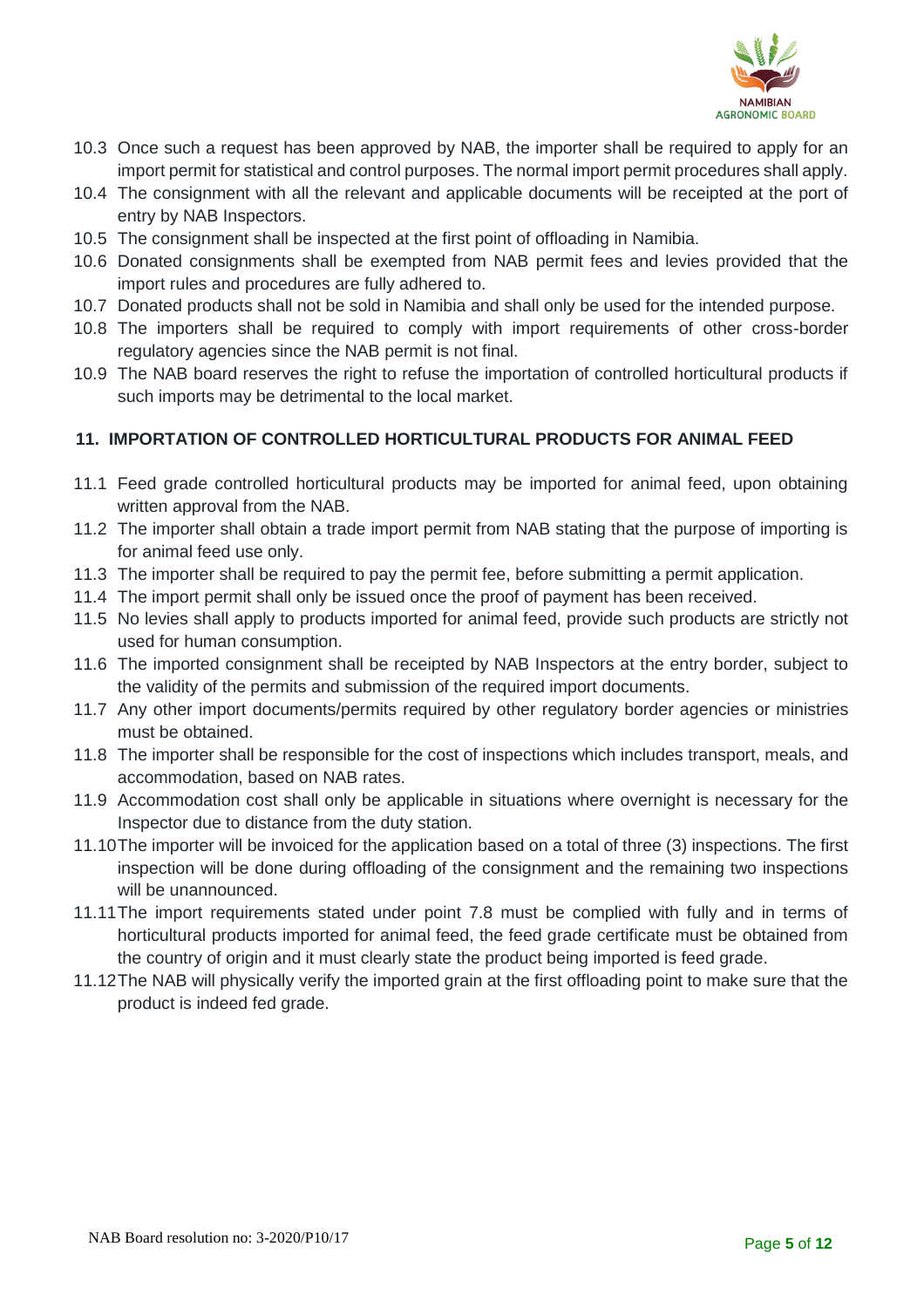

## **12. EXPORTATION OF CONTROLLED HORTICULTURAL PRODUCTS**

- 12.1 Exporters of all controlled horticultural products thereof shall be registered upon permit application and after registering as a web user for the online permit application.
- 12.2 The export permit application shall be done via the online permit application and manual application shall only be accepted when the system is offline or in special cases.
- 12.3 The export permit shall be valid for 21 days and issued per consignment.
- 12.4 Food safety sampling and product conformity inspection may be conducted as the NAB board may determine.
- 12.5 The NAB shall verify documents at the exit border were applicable.
- 12.6 All supplier invoices must contain the name and address of the supplier and consignment, invoice date, invoice number, name of the specific products, quantities (kg) or container size, and monetary values of the consignment to be exported.
- 12.7 Export permit receipt shall be issued at the exit border for each consignment exported.
- 12.8 There shall be no restriction on exports, even though producers are required to prioritise local markets.
- 12.9 Exportation of controlled horticultural products shall be accompanied by the following documents, for each consignment:
	- NAB export permit
	- NAB export permit receipt issued at point of exit
	- Supplier invoice
- 12.10The NAB export requirements for horticultural products are not final and therefore, exporters must ensure to comply with the export requirements of other cross-border regulatory agencies.

### **13. TRANSIT OF CONTROLLED HORTICULTURAL PRODUCTS**

- 13.1 Transit permits shall be issued to all controlled horticultural products in transit through Namibia to other neighbouring countries, upon permit application and after registering as a web user for the online permit application.
- 13.2 All transit permits shall be valid for 21 days and all consignment entering Namibia shall exit within 48hours from the time an entry receipt has been issued, unless such consignment will be stored in a bonded warehouse, and concession fees are applicable in such cases for control purposes.
- 13.3 Converting transit consignment for controlled horticultural products as an import into Namibia shall only be allowed if a company doing the in transit is already registered as a horticulture trader in Namibia, with a valid trading license and all the import requirements shall be fully complied with in such cases, and no converting of transit consignment shall be allowed during a close border period of the specific products.
- 13.4 Document verification shall be carried out at the entry and exit border post and all transit consignment shall be sealed at the entry board and verification of seals shall be done at the exit border.
- 13.5 A permit receipt shall be issued at the entry and exit border post.
- 13.6 Trans loading will only be allowed in the presence of NAB officials and at designed premises.
- 13.7 All supplier invoices shall contain the name and address of the supplier and consignment, invoice date, invoice number, name of the specific products, quantities (kg) or container size, and monetary values of the consignment to be in transit.
- 13.8 Transit of controlled horticultural products shall be accompanied by the following documents, for each consignment: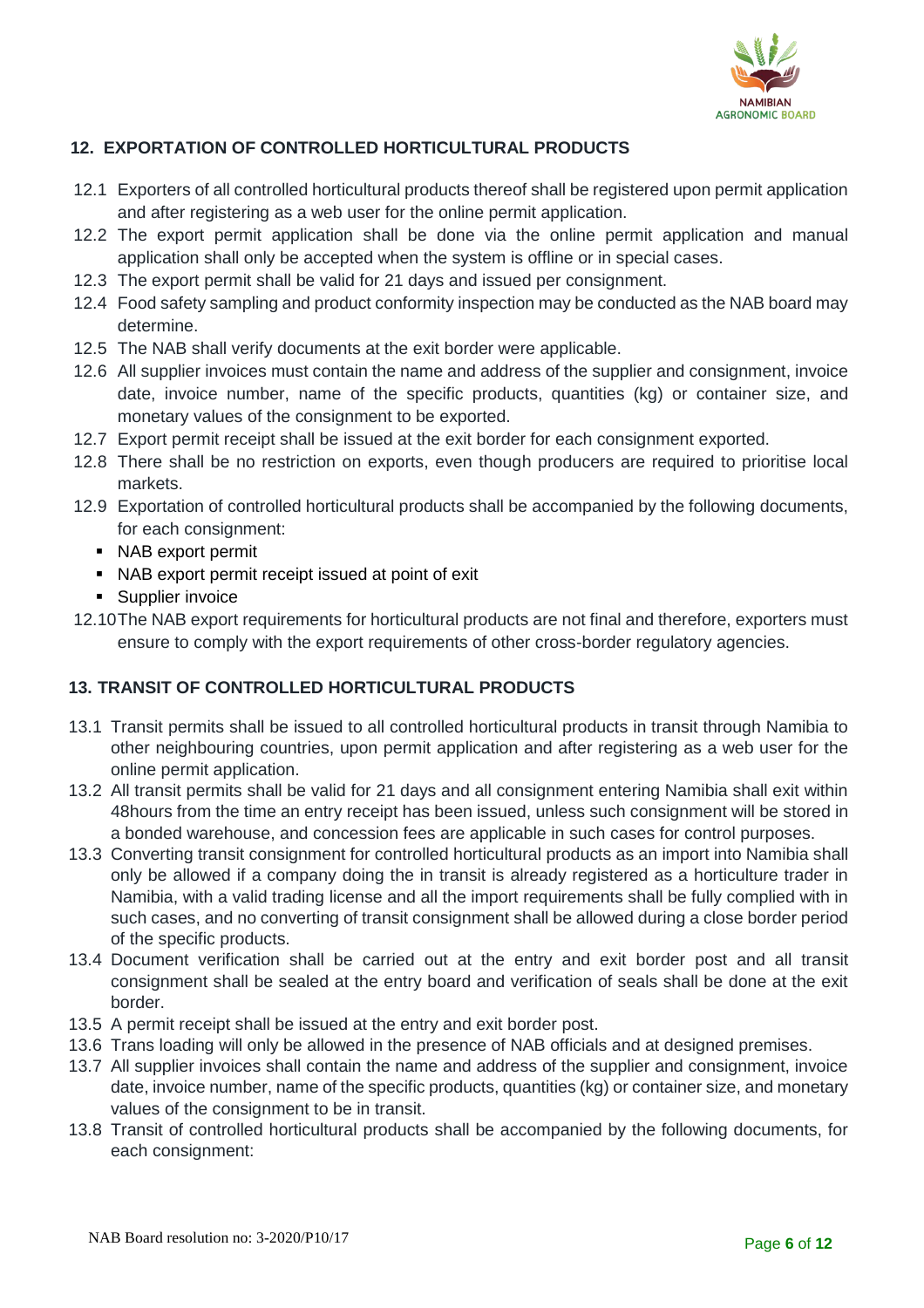

- NAB Transit permit
- NAB Transit entry and exit receipts
- Supplier invoice
- 13.9 Each vessel shall be treated as one consignment in terms of 13.8, and each truck or vehicle transporting horticultural products via Namibia from the port to other countries shall also be accompanied by the documents referred to in 13.8.
- 13.1 The NAB transit requirements for horticultural products are not final and therefore, Transiters must ensure to comply with the transit requirements of other cross-border regulatory agencies.

### **14. TRANSPORTATION**

- 14.1 All controlled horticultural products must be transported in clean trucks without any risk of product contamination that can compromise food safety and hygiene.
- 14.2 Cattle trucks used to transport horticultural products must be clean and accompanied by a relevant disinfection certificate issued by the authorised authority, and the consignment must be physically covered.

### **15. FEES AND LEVIES**

- 15.1 All importation of controlled horticulture products (fresh raw whole or cut products) for commercial use is subject to levies and no permit fees applicable.
- 15.2 In terms of Government Notice No 145, a 5% import levy and 1.4% general levy are charged on imported horticultural products stated in point 15.1 on landed cost, excluding VAT.
- 15.3 In cases where a client fails to give a supplier invoice or proof of payment as proof of the actual transport cost incurred, to calculate the levies referred to under 15.2, the transport cost will be estimated at 10% of the import price.
- 15.4 No levies are applicable on frozen or dried (excluding dates) horticultural products, but permit a fee is applicable.
- 15.5 A permit fee is payable on controlled horticultural products imported for personal use and animal feed.
- 15.6 No import permit fee applies to controlled horticultural products imported for donation.
- 15.7 Exportation products shall be subject to a permit fee, and no levies applicable.
- 15.8 Transit permits shall also be subjected to permit fees, inspection fees, and optional trans-loading fees. Transit inspection fees shall be charged based on truck types i.e. tautliner, flatbed, and cooler truck. No levies apply to transit consignments.
- 15.9 Product conformity Inspection and sampling fees may be charged for the exportation of horticultural products as the board may determine.
- 15.10Clients with outstanding fees and levies shall not be issued with any permit, until such time when the amount has been paid.
- 15.11All export and transit fees shall be paid on the application for a permit, and no permits shall be issued on credit or account, unless permitted by the head of the Finance Division, in line with the NAB debt policy.
- 15.12For small-scale commercial importers, permit fees and levies shall be paid upon application for an import permit. The permit fee for consignment imported for personal use shall also be paid upon issuance of the permit.
- 15.13All Concession fees of N\$100 000.00 are payable for consignment temporally kept at a nonbounded warehouse, that will be guarded by NAB inspectors, and a guarding fee of N\$700.00 per day shall be charged. The NAB will deduct the levies and all fees due should a controlled product in transit get sold in local markets. The concession fee is refundable, in cases where the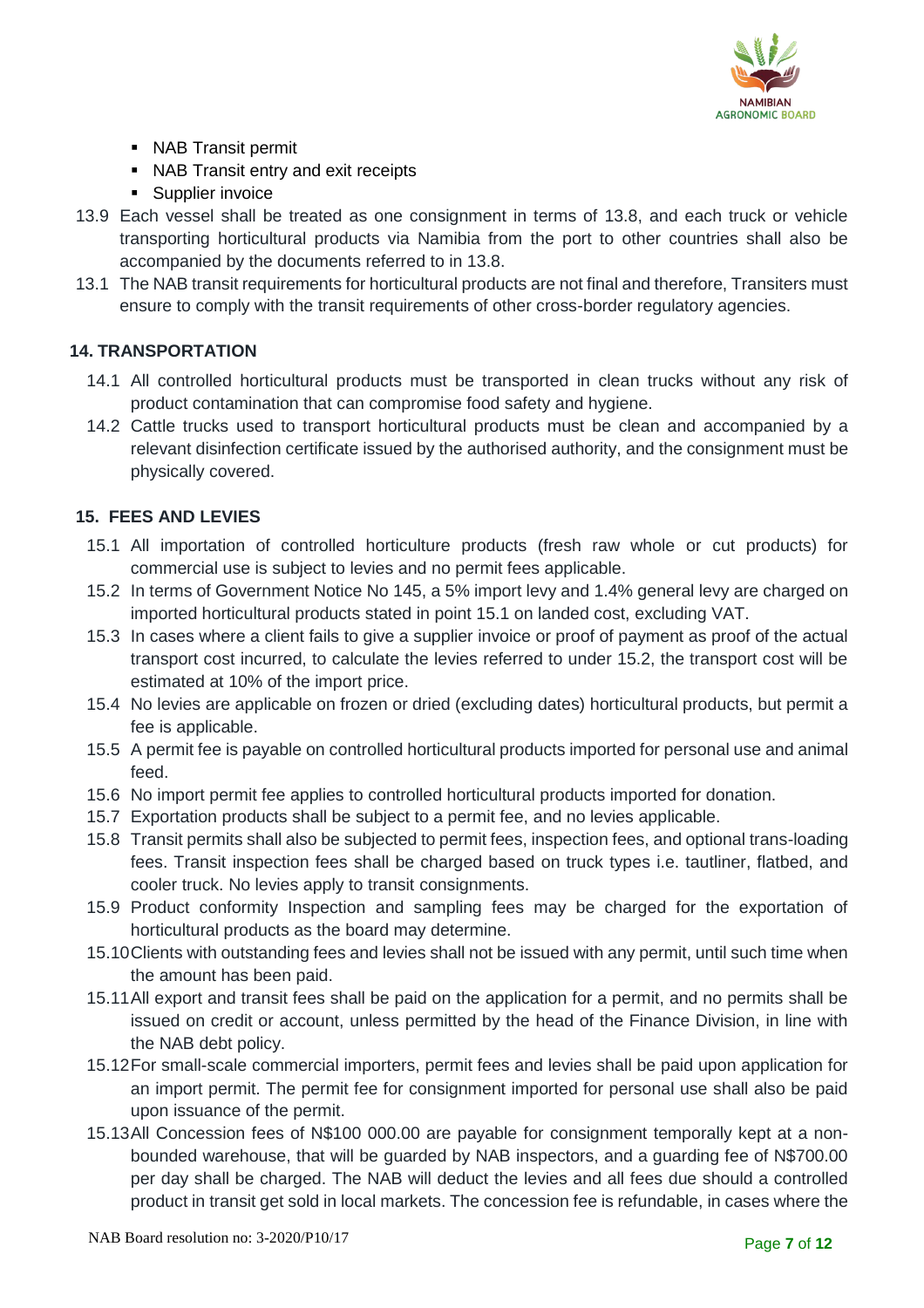

company ceases business or with keeping controlled products in a non-bounded warehouse, provided the client has no outstanding levies or fees.

15.14All the above-mentioned fees are subject to changes on annual basis, and the NAB undertakes to publish all new fees on its website before the commencement of a new financial year.

### **16. OFFENCES AND PENALTIES**

The following guidelines shall apply when handling non-compliances, in terms of table 2 below:

- (i) The warning shall indicate the nature of the offense, the penalty, and the implications if further offenses are committed by the offender.
- (ii) The offender shall sign the warning acknowledging guilt and agreement to conditions of frequent physical inspections of their premises/trucks.
- (iii) In case of failure to declare a controlled product at the entry or exit border post, the consignment shall be confiscated and donated to a charity organization once the food safety aspect has been verified and if there are food safety none compliances the, the confiscated products must be discarded.
- (iv) The offender referred to under point (iii) shall be subjected to frequent physical inspections at each border of entry or first offloading points for a duration equivalent to half of the warning period; whereas extra costs associated with such frequent physical inspections will be payable by the offender.
- (v) The first written warning shall be valid for three (3) months, and the final written warning shall be valid for six (6) months.
- (vi) Any suspension of registration as an importer, exporter, and transiter shall be for a period not exceeding twelve (12) months.
- (i) Any cancelation of permits shall only come into effect five (5) working days after the notification, to make provision for consignments that might already have been bought and paid for by the permit holder.

#### **Table 2: Offences and penalties schedule.**

The offenses and penalties listed hereunder will be applied as guidelines and are by no means exhaustive. The penalties contained in this table offer guidelines on how non-compliances will be treated.

| <b>Nature of Offence</b> |                                                                            | <b>Penalty</b>                 | <b>Penalty</b>        | <b>Penalty</b>      |  |
|--------------------------|----------------------------------------------------------------------------|--------------------------------|-----------------------|---------------------|--|
|                          |                                                                            | (First Offence)                | (Second Offence)      | (Third Offence)     |  |
| 1.                       | Offenses relating to registration as an importer, exporter, and transiter: |                                |                       |                     |  |
| a.                       | Falsifying<br>registration                                                 | Final Warning, plus provide    | Suspend for twelve    |                     |  |
|                          | documents.                                                                 | correct documents              | $(12)$ months         |                     |  |
| b.                       | Providing false information.                                               | Final Warning, plus provide    | Suspend for six (6)   |                     |  |
|                          |                                                                            | correct information<br>months. |                       |                     |  |
| c.                       | Failure to comply with conditions                                          | Written warning plus           | Final Written warning | Suspend             |  |
|                          | of registration as an importer,                                            | comply with the specific       | plus compliance with  | registration<br>for |  |
|                          | exporter, and transiter.                                                   | conditions                     | the specific          | three (3) months    |  |
|                          |                                                                            |                                | conditions            |                     |  |
| d.                       | Trading and processing                                                     | Close down the business        |                       |                     |  |
|                          | agronomic products without a                                               | until such time when a valid   |                       |                     |  |
|                          | valid license.                                                             | license is obtained            |                       |                     |  |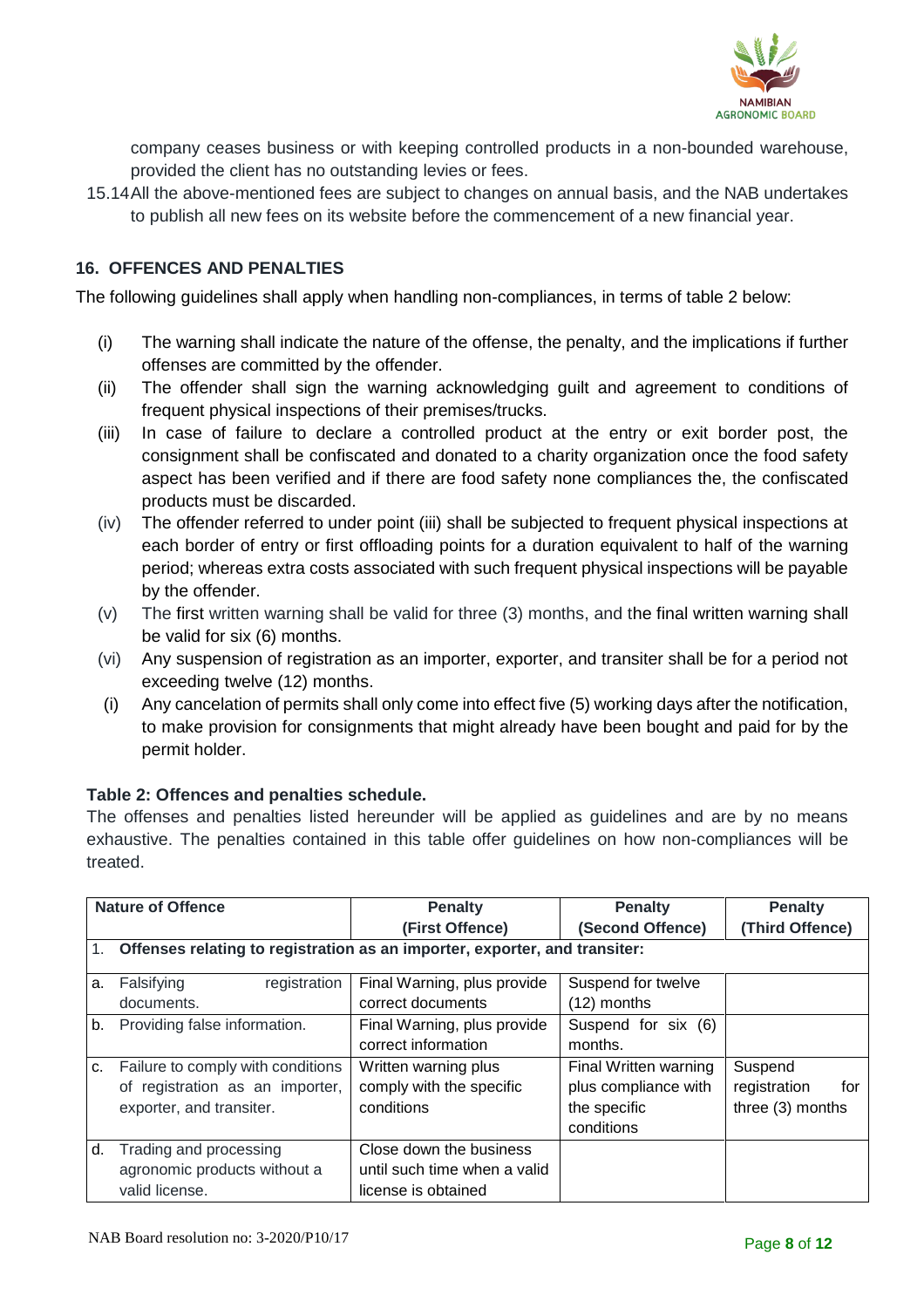

| 2. | Permit application and issuance related offenses:                                                                                          |                                                                                                                                        |                                                                                                             |                                                                                                                                  |  |  |  |
|----|--------------------------------------------------------------------------------------------------------------------------------------------|----------------------------------------------------------------------------------------------------------------------------------------|-------------------------------------------------------------------------------------------------------------|----------------------------------------------------------------------------------------------------------------------------------|--|--|--|
| a. | Failure to provide true<br>information on the permit<br>application.                                                                       | Written warning plus<br>provide correct information                                                                                    | Final Written warning<br>plus provide the<br>correct information                                            | Suspend<br>registration<br>for<br>three (3) months                                                                               |  |  |  |
| b. | Transfer or sell a permit to<br>another person.                                                                                            | Final Written warning plus<br>such permits shall not be<br>accepted at the NAB                                                         | Suspend registration<br>or permit holder for<br>three (3) months                                            |                                                                                                                                  |  |  |  |
| 3. | <b>Offenses relating to inspections:</b>                                                                                                   |                                                                                                                                        |                                                                                                             |                                                                                                                                  |  |  |  |
| a. | Presentation of<br>tampered/canceled permit<br>documents at entry or exit<br>border post.                                                  | Final Written warning plus<br>reject such permits, until<br>when the correct permit is<br>obtained                                     | Suspend registration<br>for six (6) months                                                                  |                                                                                                                                  |  |  |  |
| b. | Failure to indicate or provide<br>specified information on the<br>supplier invoices such as the<br>name of product, weight, value,<br>etc. | Written warning plus non-<br>compliance to be corrected                                                                                | Final Written warning<br>plus non-compliance<br>to be corrected                                             | Suspend<br>registration for<br>two (2) weeks,<br>plus non-<br>compliance to be<br>corrected                                      |  |  |  |
| C. | Exceeding the stipulated permit<br>value and tonnage.                                                                                      | Written warning plus non-<br>compliance to be corrected<br>before the consignment is<br>released.                                      | Final Written warning<br>plus non-compliance<br>to be corrected<br>before the<br>consignment is<br>released | Suspend<br>registration for two<br>weeks, plus non-<br>compliance to be<br>corrected<br>before<br>the consignment<br>is released |  |  |  |
| d. | Undervalue of controlled<br>products.                                                                                                      | Written warning plus non-<br>compliance to be corrected                                                                                | Final Written warning<br>plus non-compliance<br>to be corrected                                             | Suspend<br>registration for six<br>(6) months plus<br>non-compliance<br>to be corrected                                          |  |  |  |
| е. | Failure to obtain a border<br>receipt at NAB Border offices.                                                                               | Written warning plus a<br>receipt to be obtained                                                                                       | Final Written warning<br>plus a receipt to be<br>obtained                                                   | Suspend<br>registration for<br>two (2) months<br>plus a receipt to<br>be obtained                                                |  |  |  |
| f. | Obstruct, hinder, or delay an<br>Inspector or Officer from<br>performing his/her duties.                                                   | Final Written warning plus<br>allow the Inspector/Officer<br>to perform his duties                                                     | Suspend registration<br>for three (3) months                                                                |                                                                                                                                  |  |  |  |
| g. | Failure to declare a controlled<br>product at entry or exit border or<br>premises.                                                         | Written warning plus<br>confiscate the product and<br>pay all levies/fees due                                                          | Final Warning plus<br>confiscate the<br>product and pay all<br>levies/fees due                              | Suspend<br>registration for six<br>(6) months,<br>Confiscate the<br>product and<br>levies/fees due<br>must be paid.              |  |  |  |
| h. | Importing a controlled product<br>into Namibia without a valid<br>permit or license.                                                       | Final Warning plus<br>confiscate the product; all<br>levies/fees due must be<br>paid. In a case where the<br>product is sold before it | Suspend<br>registration/license<br>for six (6) months,<br>plus all levies/fees<br>due must be paid.         |                                                                                                                                  |  |  |  |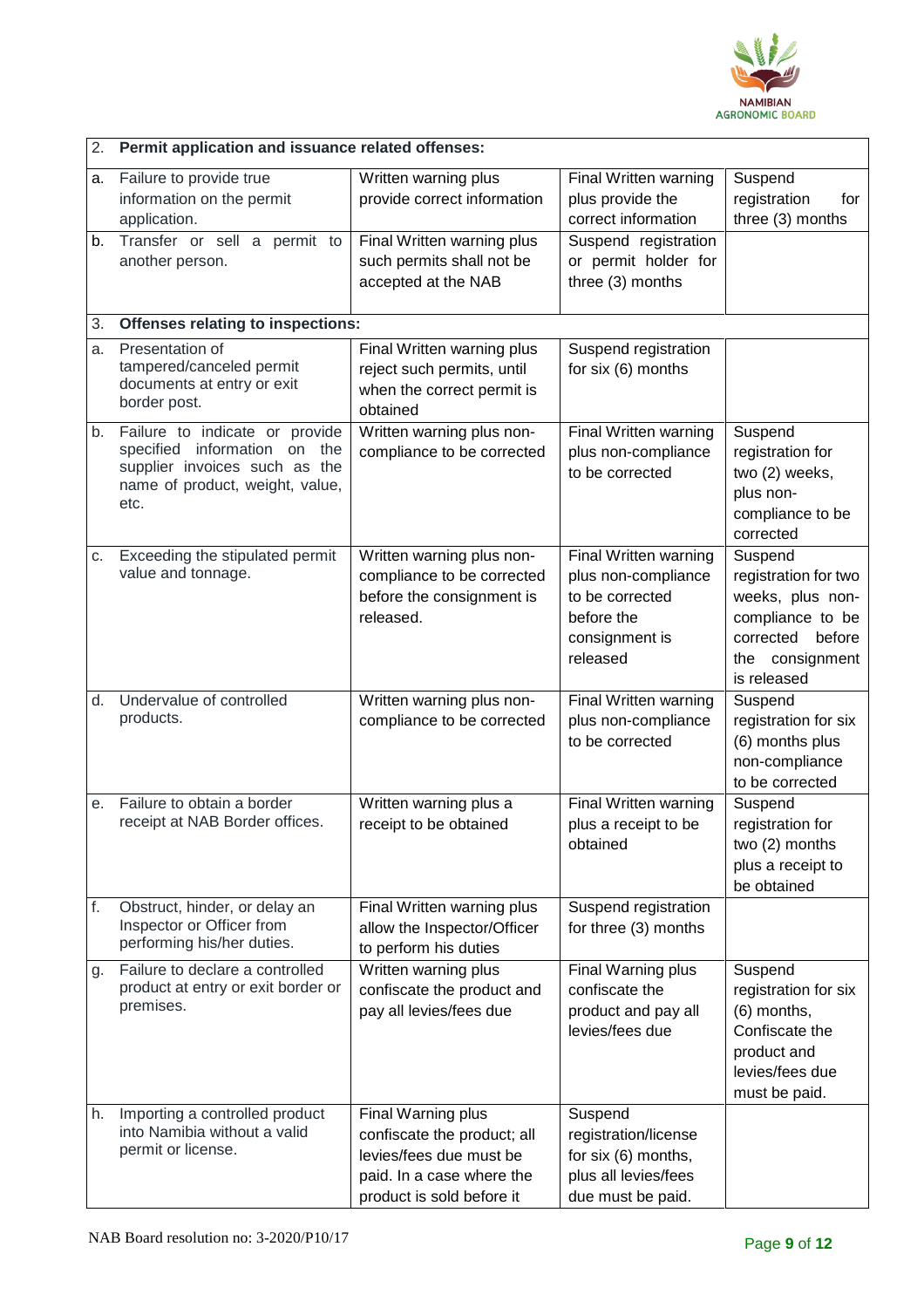

|    |                                                                                                                            | could be confiscated, issue<br>a final warning and charge                                                  |                                                                                                   |                                                                                             |
|----|----------------------------------------------------------------------------------------------------------------------------|------------------------------------------------------------------------------------------------------------|---------------------------------------------------------------------------------------------------|---------------------------------------------------------------------------------------------|
|    |                                                                                                                            | applicable levies/fees                                                                                     |                                                                                                   |                                                                                             |
| i. | Refuses to answer any<br>questions put to him or her by<br>an inspector/officer in the<br>course of his or her duties.     | Written warning plus<br>answer any questions from<br>the Inspector/Officer                                 | Final Written warning<br>plus answer any<br>questions from the<br>Inspector/Officer               | Suspend<br>registration<br>for<br>one (1) months                                            |
| j. | Prevents the inspector from<br>searching the premises to<br>ascertain whether a controlled<br>product is present.          | Final Written warning plus<br>Inspector to be allowed to<br>search premises                                | Suspend registration<br>for three (3) months                                                      |                                                                                             |
| k. | Tampers with destroys, or in<br>any way alters anything seized<br>by an inspector in the exercise<br>of his or her powers. | Final Written warning plus<br>pay for damage where<br>applicable                                           | Suspend registration<br>for three (3) months                                                      |                                                                                             |
| Ι. | Unsealing a consignment of<br>controlled products without<br>permission from the NAB<br>Inspector.                         | Written warning                                                                                            | Final Written warning                                                                             | Suspend<br>registration<br>for<br>one (1) months                                            |
| 4. | Offenses related to submission of specified information:                                                                   |                                                                                                            |                                                                                                   |                                                                                             |
| a. | Fail to submit and keep<br>specified records concerning<br>the controlled products.                                        | Written warning plus submit<br>the specified records                                                       | Final Written warning<br>plus submit the<br>outstanding records                                   | Suspend<br>registration<br>for<br>three (3) months,<br>plus submit the<br>specified records |
| b. | Failure to furnish the NAB with<br>specified information or returns<br>in a specified manner and at<br>specified times.    | Written warning plus submit<br>the returns                                                                 | Final Written warning<br>plus submit the<br>outstanding returns,<br>with specified<br>information | Suspend<br>registration<br>for<br>three (3) months,<br>plus submit the<br>returns           |
| C. | Falsification<br>information<br>of<br>related to returns submitted to<br>the NAB.                                          | Final Written warning plus<br>correct.                                                                     | Suspend registration<br>for three (3) months                                                      |                                                                                             |
| 5. | Offenses related to levies/fees:                                                                                           |                                                                                                            |                                                                                                   |                                                                                             |
| a. | Outstanding levies/fees over 60<br>days plus.                                                                              | No new permit shall be<br>issued, plus cancel all valid<br>permits until such time<br>there is compliance. |                                                                                                   |                                                                                             |
| b. | Submitting forged proof of<br>payment                                                                                      | Suspend registration for<br>twelve (12) months, plus<br>the outstanding amount to<br>be paid in full       |                                                                                                   |                                                                                             |

### **17. APPEAL PROCEDURES**

The purpose of this section is to ensure that appeals submitted to the Board in respect of illegally imported products are dealt with most efficiently and effectively. Therefore, the following appeal procedures shall apply: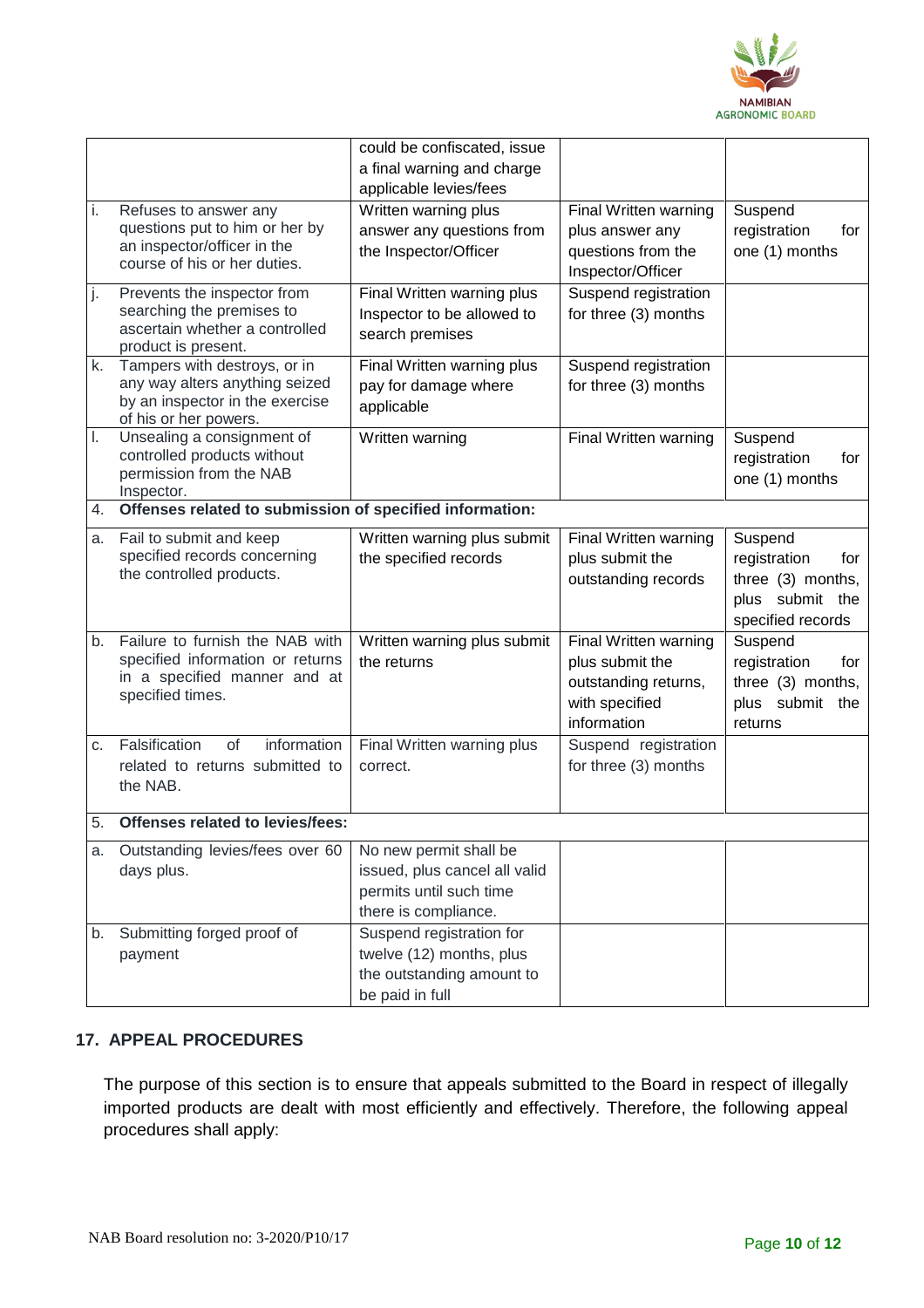

#### **17.1 Appeal procedures to the Board**

- (i) Should the offender refuse to sign either the first, second or third written warnings, this does not warrant any of these written warnings invalid but is subject to a formal appeal process.
- (ii) The offender may appeal to the Board chairperson in writing against any of the written warnings within five (5) working days from the date of issuance of such written warnings.
- (iii) The Board may convene an arbitral panel of three (3) adjudicators to resolve a dispute by way of arbitration.
- (iv) If the offender refused to sign the warning and also fails to appeal within the specified time frame, the Board shall execute its powers (1) to cancel all existing import permits issued to the offender; and (2) to refuse the issuance of new import permits to the offender until such time that the warning letter is signed in terms of Sections  $10(n)(i)$  and  $(p)(i)$  of the Agronomic Industry Act, (Act 20 of 1992).

### **17.2 Appeal against the decision of the Board**

Subject to Section 11 of the Agronomic Industry Act, (Act 20 of 1992) where under this Act a decision of the Board is subjected to a right of appeal to the Minister, the person aggrieved by the decision may within fourteen days after notification of the decision, appeal with the Minister, who may confirm, vary or set aside the decision as he or she deems fit.

### **ANNEXURE A**

| 1              | Apple                 | 32 | Horseradish     | 63 | Pomegranate    |
|----------------|-----------------------|----|-----------------|----|----------------|
| $\overline{2}$ | Apricot               | 33 | Jack fruit      | 64 | Pomelo         |
| 3              | Artichoke             | 34 | Kholrabi        | 65 | Potato         |
| 4              | Asparagus             | 35 | Kiwi fruit      | 66 | Prickly pear   |
| 5              | Avocado               | 36 | Kumquat         | 67 | Pummelo        |
| 6              | Banana                | 37 | Leaf lettuce    | 68 | Pumpkin        |
| 7              | Beetroot              | 38 | Leek            | 69 | Quince         |
| 8              | Blackberry            | 39 | Lemon           | 70 | Radish         |
| 9              | Boer Bean (Broadbean) | 40 | Lime            | 71 | Raspberry      |
| 10             | Cabbage               | 41 | Litchi          | 72 | Rhubarb        |
| 11             | Carrot                | 42 | Loganberry      | 73 | Sage           |
| 12             | Celery                | 43 | Loquat          | 74 | Seville orange |
| 13             | Chayote               | 44 | Maize           | 75 | Shallot        |
| 14             | Cherry                | 45 | Mandarin orange | 76 | Sourfig        |
| 15             | Chicory               | 46 | Mango           | 77 | Spinach        |
| 16             | Chili                 | 47 | Maranka         | 78 | Strawberry     |
| 17             | Chive                 | 48 | Medlar          | 79 | Sweet marjoram |
| 18             | Coriander             | 49 | Mulberry        | 80 | Sweet melon    |
| 19             | Crisp mint            | 50 | Mushroom        | 81 | Sweet potato   |
| 20             | Cucumber              | 51 | Nectarine       | 82 | Thyme          |
| 21             | Custard apple         | 52 | Onion           | 83 | Tomato         |
| 22             | Date                  | 53 | Orange          | 84 | Tree tomato    |

# **LIST OF CONTROLLED HORTICULTURAL PRODUCTS (RAW AND PRIMARY PROCESSED)**